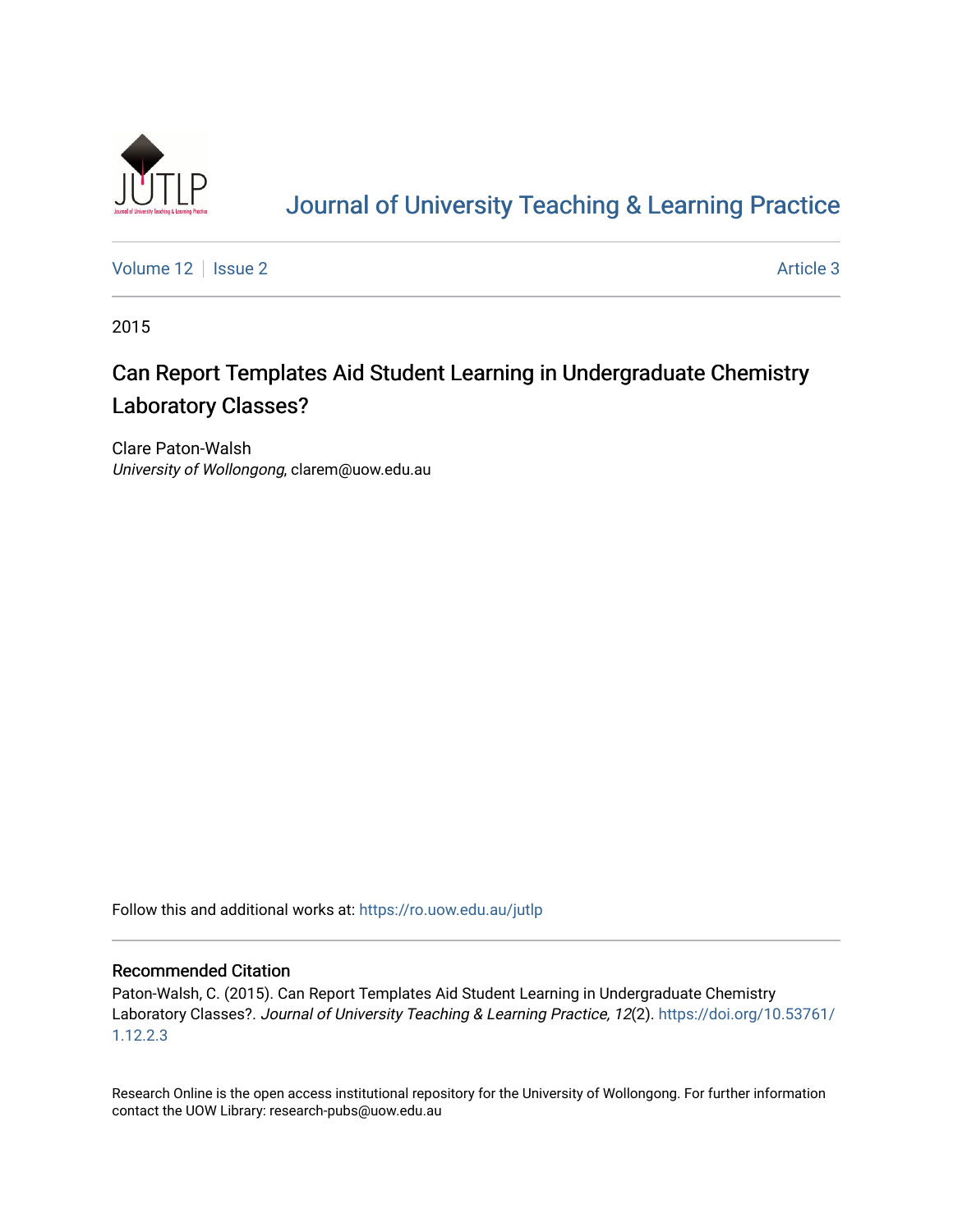# Can Report Templates Aid Student Learning in Undergraduate Chemistry Laboratory Classes?

# Abstract

This paper describes a study aimed at assessing the ability of report templates to help students learn key concepts during undergraduate laboratory classes. The report templates were designed so that a set of assessment questions led the students through the logical steps required to perform the laboratory exercise and to calculate the required quantitative results. Additional questions probed the students' understanding of the key concepts covered.

The study assessed the efficacy of the report templates in achieving these goals over a 3 year period via the use of a questionnaire, laboratory marks and marks awarded for examination questions that tested one of the key learning outcomes. The report templates were found to save time for students and academics alike without any negative (or positive) effect on learning outcomes.

## Keywords

Undergraduate, laboratory class, report templates, assessment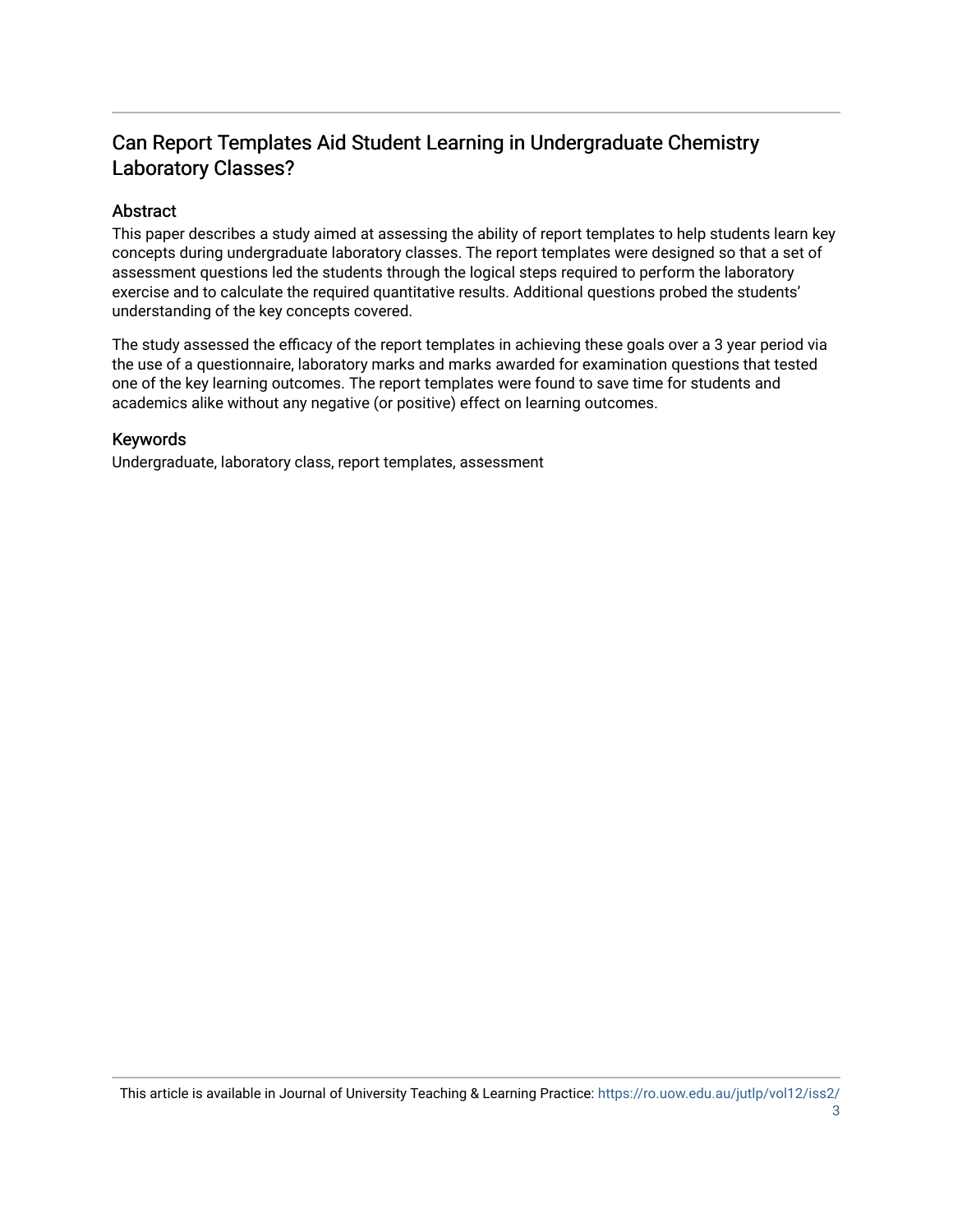

# [Journal of University Teaching & Learning Practice](https://ro.uow.edu.au/jutlp)

[Volume 12](https://ro.uow.edu.au/jutlp/vol12) | [Issue 2](https://ro.uow.edu.au/jutlp/vol12/iss2) Article 3

2015

# Can Report Templates Aid Student Learning in Undergraduate Chemistry Laboratory Classes?

Clare Paton-Walsh University of Wollongong, clarem@uow.edu.au

Follow this and additional works at: [https://ro.uow.edu.au/jutlp](https://ro.uow.edu.au/jutlp?utm_source=ro.uow.edu.au%2Fjutlp%2Fvol12%2Fiss2%2F3&utm_medium=PDF&utm_campaign=PDFCoverPages) 

## Recommended Citation

Paton-Walsh, C. (2015). Can Report Templates Aid Student Learning in Undergraduate Chemistry Laboratory Classes?. Journal of University Teaching & Learning Practice, 12(2). [https://ro.uow.edu.au/](https://ro.uow.edu.au/jutlp/vol12/iss2/3?utm_source=ro.uow.edu.au%2Fjutlp%2Fvol12%2Fiss2%2F3&utm_medium=PDF&utm_campaign=PDFCoverPages) [jutlp/vol12/iss2/3](https://ro.uow.edu.au/jutlp/vol12/iss2/3?utm_source=ro.uow.edu.au%2Fjutlp%2Fvol12%2Fiss2%2F3&utm_medium=PDF&utm_campaign=PDFCoverPages) 

Research Online is the open access institutional repository for the University of Wollongong. For further information contact the UOW Library: research-pubs@uow.edu.au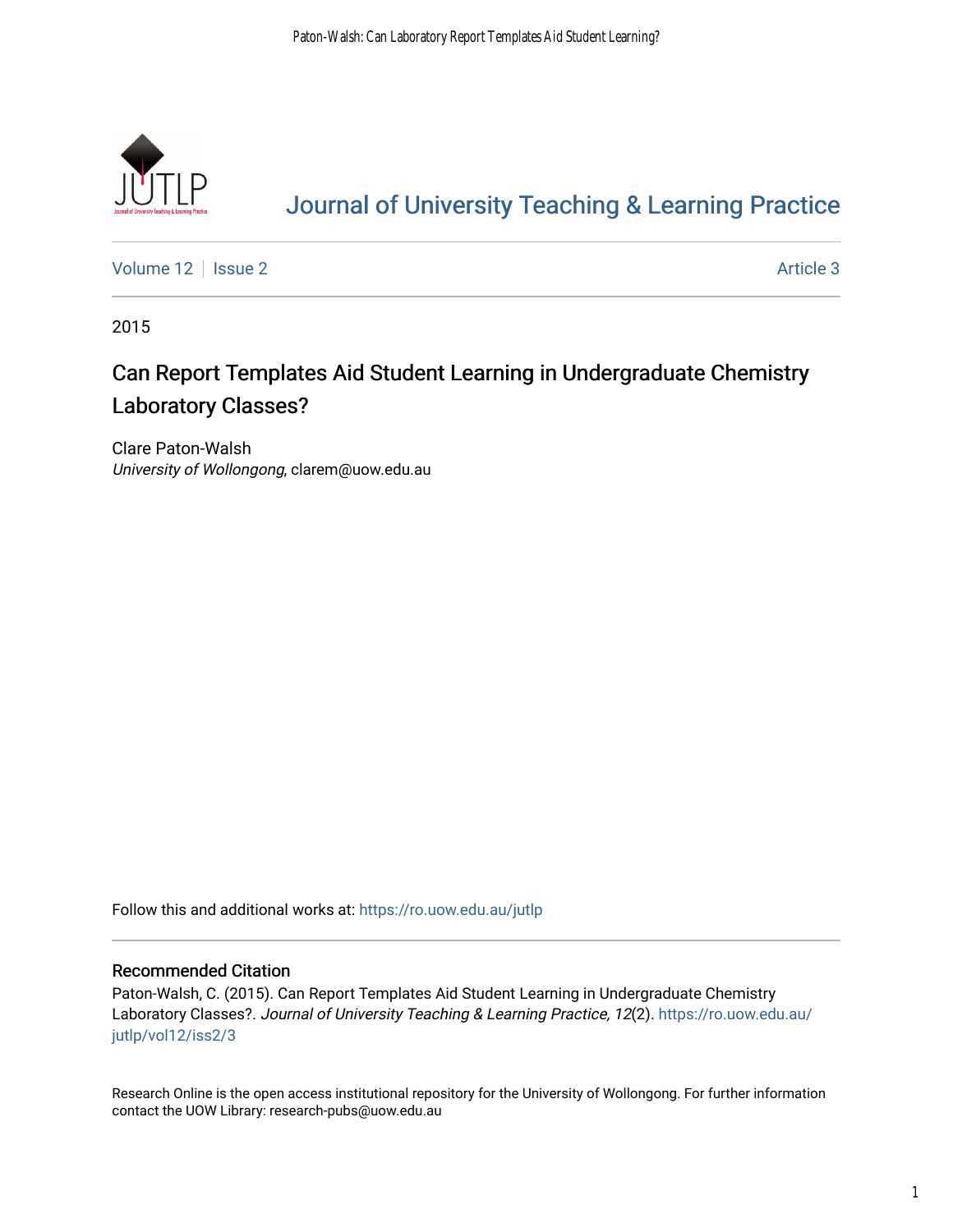# Can Report Templates Aid Student Learning in Undergraduate Chemistry Laboratory Classes?

## Abstract

This paper describes a study aimed at assessing the ability of report templates to help students learn key concepts during undergraduate laboratory classes. The report templates were designed so that a set of assessment questions led the students through the logical steps required to perform the laboratory exercise and to calculate the required quantitative results. Additional questions probed the students' understanding of the key concepts covered.

The study assessed the efficacy of the report templates in achieving these goals over a 3 year period via the use of a questionnaire, laboratory marks and marks awarded for examination questions that tested one of the key learning outcomes. The report templates were found to save time for students and academics alike without any negative (or positive) effect on learning outcomes.

### Keywords

Undergraduate, laboratory class, report templates, assessment

This article is available in Journal of University Teaching & Learning Practice: [https://ro.uow.edu.au/jutlp/vol12/iss2/](https://ro.uow.edu.au/jutlp/vol12/iss2/3) [3](https://ro.uow.edu.au/jutlp/vol12/iss2/3)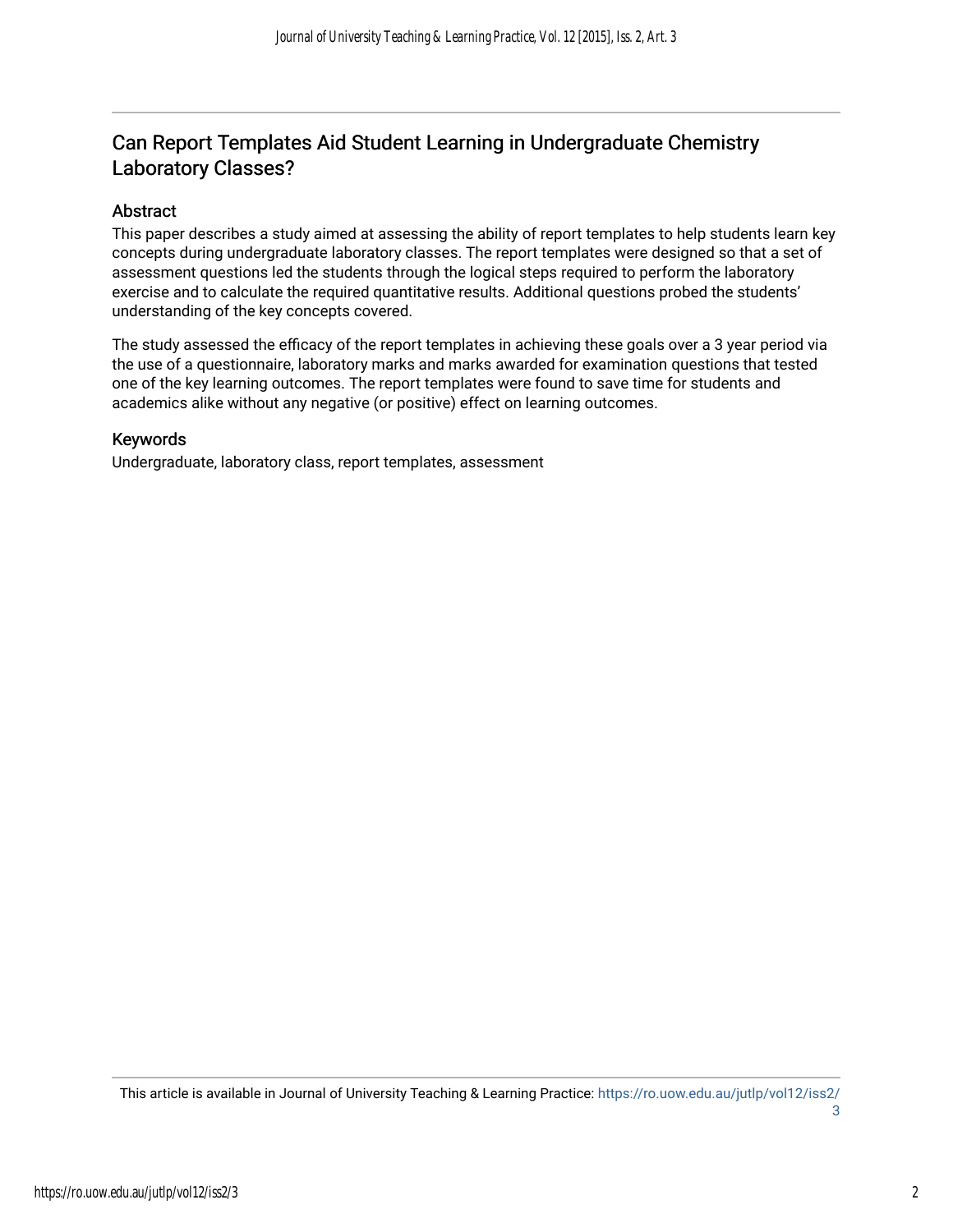#### **Introduction**

In a typical undergraduate chemistry course, approximately half the student contact hours take place within the teaching laboratory (Royal-Australian-Chemical-Institute 2005). In an ideal situation, a laboratory class can be popular with the students (Deters 2005) and an excellent vehicle for quality learning where students demonstrate the main concepts for themselves (Teixeira-Dias et al. 2005). This is experimental learning in its purest form, which has been shown to be a highly effective form of learning (Boud et al. 1994; Taconis et al. 2001). However, several studies have shown that chemistry students often fail to connect practical laboratory-based exercises with material and concepts covered in lectures and tutorials (Boud et al., 1994; Buntine et al. 2007). This may be due to students having a limited "working memory" – a finite capacity to process new ideas and work through the practicalities of a laboratory exercise (Cavanagh 1972; St Clair Thompson et al. 2010). Unfortunately, the consequence can be that some students miss the key ideas because their working memory is already filled by the mechanics of carrying out the experimental procedure of the laboratory exercise (Vianna et al*.* 1999). Students have an everincreasing range of academic styles and abilities, with research showing that introverted personalities have better academic outcomes in chemistry than other personalities; however, introverts may struggle with the group work required in many laboratory classes (Schmid et al. 2009).

Assessment of laboratory class activities usually involves students marking reports they've written they have left the laboratory. This may exacerbate the problems of students not relating the practical activities to the main concepts because they do not start answering assessed questions until they have finished the practical class. Since research has shown that students are primarily motivated to learn what is required to pass or do well in assessment tasks (Biggs 2003), it is best practice for assessment questions to be focused on the desired learning outcomes, an approach recommended in the literature (Biggs 2003; Hall 2002).

Significant effort has been applied recently in an attempt to achieve improved learning outcomes in the undergraduate chemistry laboratory, including improvements in experimental design and testing (Buntine et al. 2007) and in the learning environment, including pre-lab exercises, identification of learning goals, problem-solving and assessment (Duis et al. 2013; Kelly & Finlayson 2007; Wenzel 2003). Previous research has shown that pre-lab work is effective in increasing students' capacity to understand concepts in laboratory classes by reducing the working memory required, and also results in improved attitudes about the laboratory course (Pogacnik & Cigic 2006; Vianna et al. 1999). Rubrics have also been shown to improve the consistency of marking and to help teaching staff identify inadequacies in students' understanding, thereby directing their teaching efforts towards the identified learning goals (Chen et al. 2013;Timmerman et al. 2011).

This study aimed to test the effectiveness of report templates (which incorporate a marking rubric) in helping students achieve their primary learning outcomes from laboratory exercises.

#### **Assessment of Undergraduate Chemistry Laboratory Classes**

This study was undertaken within the laboratory component of a third-year analytical-chemistry subject known as "Instrumental Analysis". The primary learning objective of the practical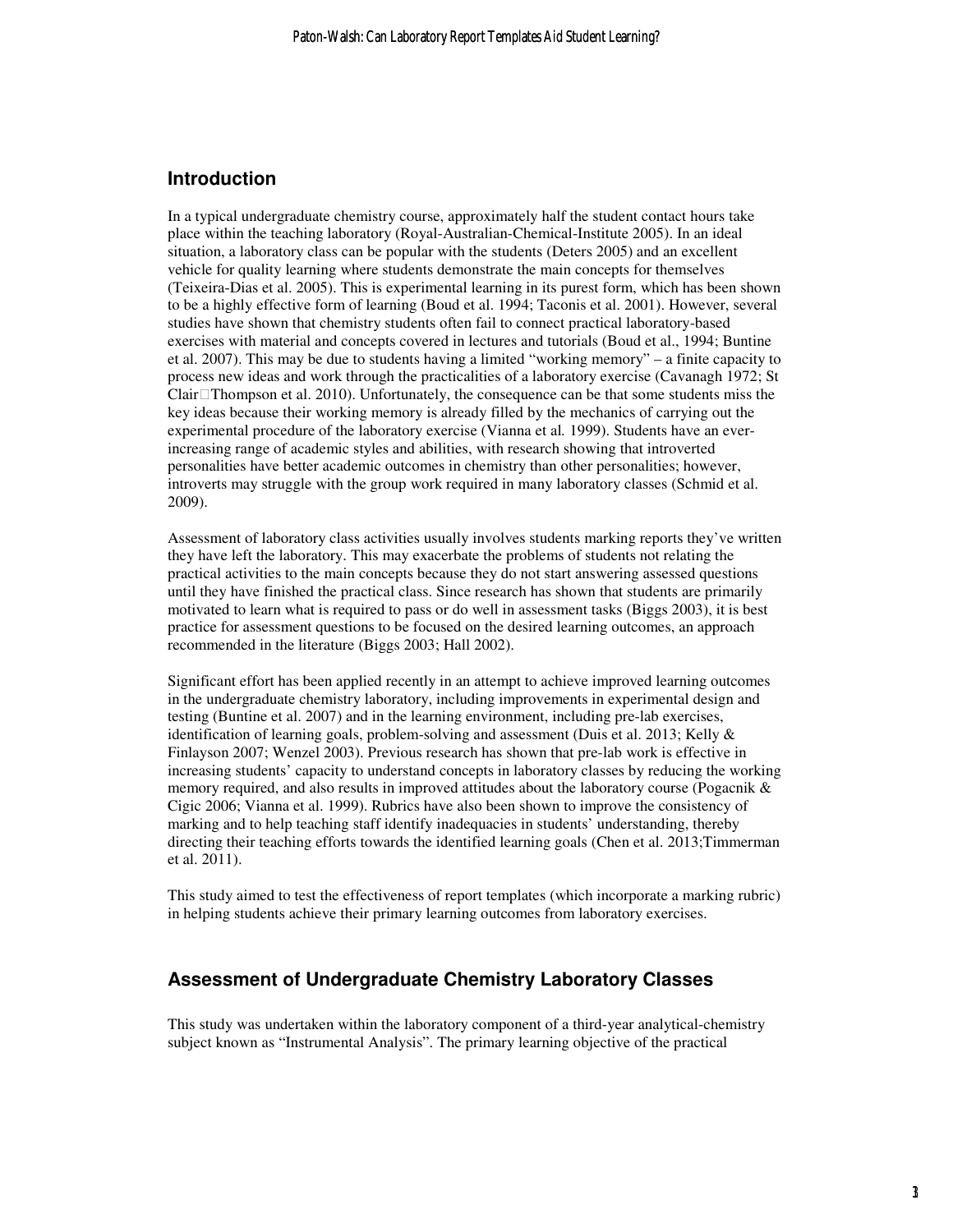exercises is for the students to gain a detailed understanding of each of the instruments and the physical and chemical properties that the instruments measure. As with other chemistry subjects at the University of Wollongong, a practical manual containing all the information required to complete the laboratory component of the subject was made available to students at the start of the semester. The practical manual outlined the requirements for each laboratory exercise, including pre-lab calculations, descriptions of the analysis to be undertaken and the instruments provided, and a series of questions to be answered as part of the assessment. Students used duplicate notebooks to record all results within the undergraduate laboratory classes so they could hand in their raw data whilst retaining a copy for their records.

Up through 2009, all laboratory exercises had been assessed by "open report", where students were asked to submit a formal scientific report of their findings. Students were instructed to include in their reports a brief aim; an introduction outlining the chemical principles on which the practical was based; a method summary; a results summary (with original data as an appendix); a procedure that detailed the instrument parameters used; a discussion of the results (which incorporated their answers to specific questions posed); and finally a conclusion and references. This method of assessment was used as one of the main vehicles for students to learn scientific report-writing skills, a key learning outcome for students majoring in chemistry. However, many students only poorly met this learning objective, possibly because the open-report assessments failed to motivate the students to hone their writing skills. This was because the vast majority of the marks were awarded for achievement of the specific learning objectives set for each individual laboratory exercise. In the two examples used in this study, either no marks or only 5% of marks were awarded for the overall quality and presentation of the report. This meant that students had little or no incentive to invest time in learning the skills of clear report writing.

The aim of this study was to determine whether the key learning objectives of the instrumentalanalysis subject could be more efficiently met by introducing report templates that encouraged students to answer set questions during laboratory classes. It was hypothesised that this would help the students relate the practical activities to the key concepts being taught and would save time (for both students and teachers) that could be used in future for an additional assessment focused specifically on scientific-writing skills.

## **Designing Report Templates**

In 2010, the assessment format was altered from an open report to a template for two out of five the existing laboratory exercises within the third-year undergraduate instrumental-analysis subject. The remaining three laboratory exercises were assessed by open report as in previous years so that the students' reactions to the change could be gauged by comparison.

The new assessment templates resembled worksheets, with a set of questions that led the students through logical steps to highlight the main concepts and learning objectives of each laboratory exercise. They were designed to be answered in part as the students work through the laboratory exercises in class. The templates were provided as both hard copy and soft copy, and the students were told how many marks each question was worth and an indication of the length of answer expected (from the size of the space allocated for their answer in the hard-copy template).

The two exercises templated were "Gas Analysis by Fourier Transform Infra-Red Spectroscopy" (FTIR) and "Measuring Polycyclic Aromatic Hydrocarbons in Sediments using Gas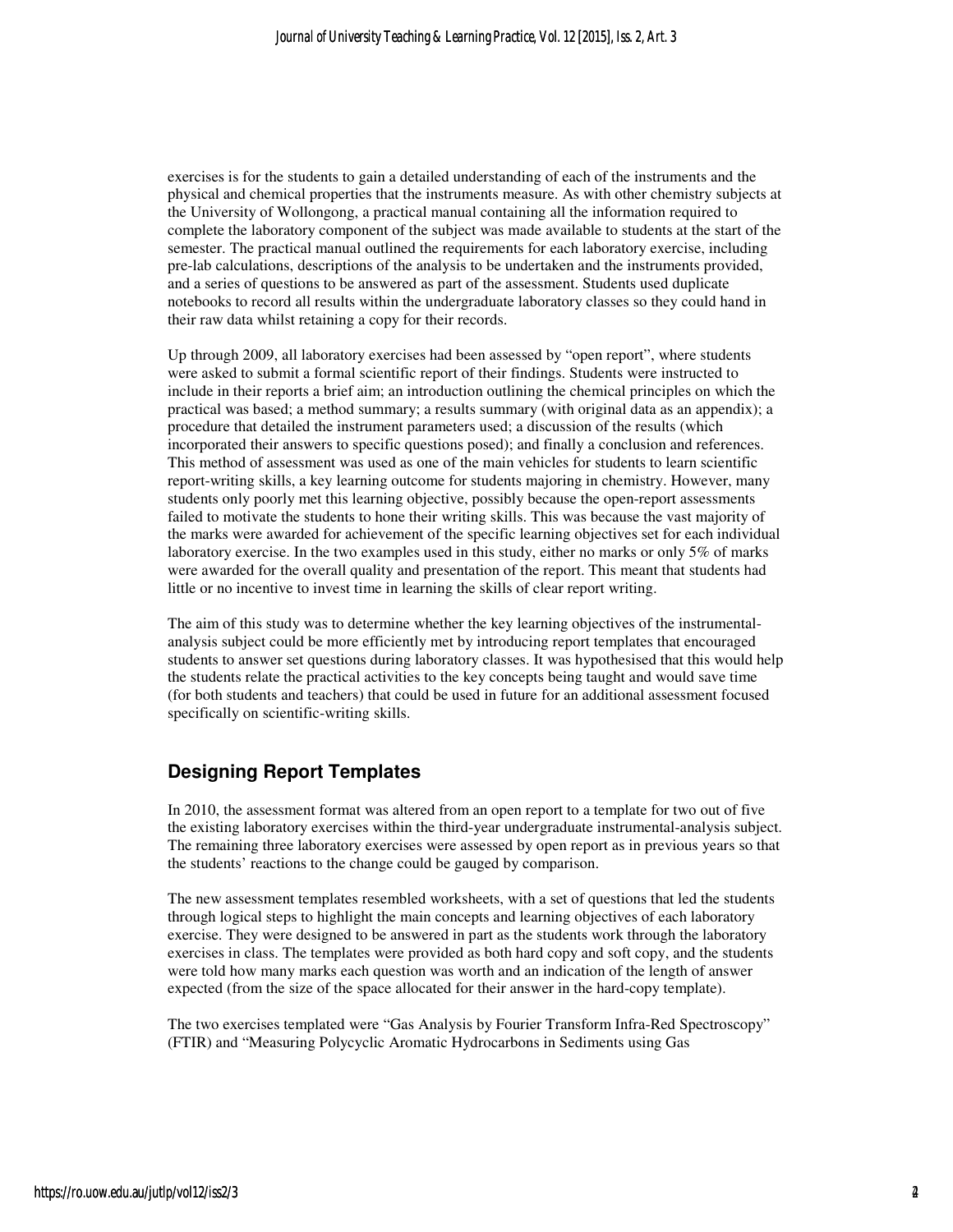Chromatography Mass Spectrometry" (GC-MS). The laboratory exercises and templates were provided as supplementary material to the students.

The marking schemes for the previous open-report assessment of these laboratory exercises had awarded marks for correctly working through the required calculations. Marks were also awarded for answering a series of relevant questions aimed at probing students' understanding of the main concepts and learning objectives. The marking schemes used for the templated reports awarded the same marks for the calculations and questions, again with either zero or 5% of marks awarded for quality of presentation.

It was envisaged that the report templates could be completed within the laboratory class and submitted as the students left; however, only a handful of students did this. The vast majority of students submitted the templates the following week within the same time limit as that set for the open reports. Students were encouraged to use their duplicate laboratory notebooks as usual and to hand in raw results along with their completed templates.

## **Testing the Effectiveness of the Report Templates**

Over a three-year period (2010-2012 inclusive), evidence was gathered to assess the success of the templates in improving the achievement of student learning outcomes. Three means were used to assess the effectiveness of the templates. The first was a student questionnaire to gather feedback on the students' perceptions of how the templates had altered their learning experience. The second was a simple comparison of the marks achieved by students using the templates compared to the work of students from previous years that had been assessed via open-format reports. The final method was an examination question (Box 1) that tested how well the students had retained knowledge of two different analytical techniques, both of which were the subject of laboratoryclass exercises, but only one of which (GC-MS) had been assessed by a report template. This tested the first of the key learning objectives for the practical exercises, which was for students to understand the analytical instruments' basic principles of operation. The same examination question appeared in the final examination in 2010 and at the end-of-semester practical laboratory examinations in 2011 and 2012.

## **Results and Discussion**

#### *The questionnaire*

Students were given six statements regarding the reports and asked to rank the statements on the following scale:  $+3$  (strongly agree),  $+2$  (agree),  $+1$  (mildly agree),  $-1$  (mildly disagree),  $-2$ (disagree), and -3 (strongly disagree). Table 1 shows the questions and the mean response of the respondents in each year from 2010 to 2012, and the total number of students who completed the survey each year; this number expressed as a percentage of all students who were enrolled in the subject on the survey date. The final column of Table 1 gives the mean of all respondents across all years (a total of 64 respondents out of a possible 77 students enrolled in the subject between 2010 and 2012).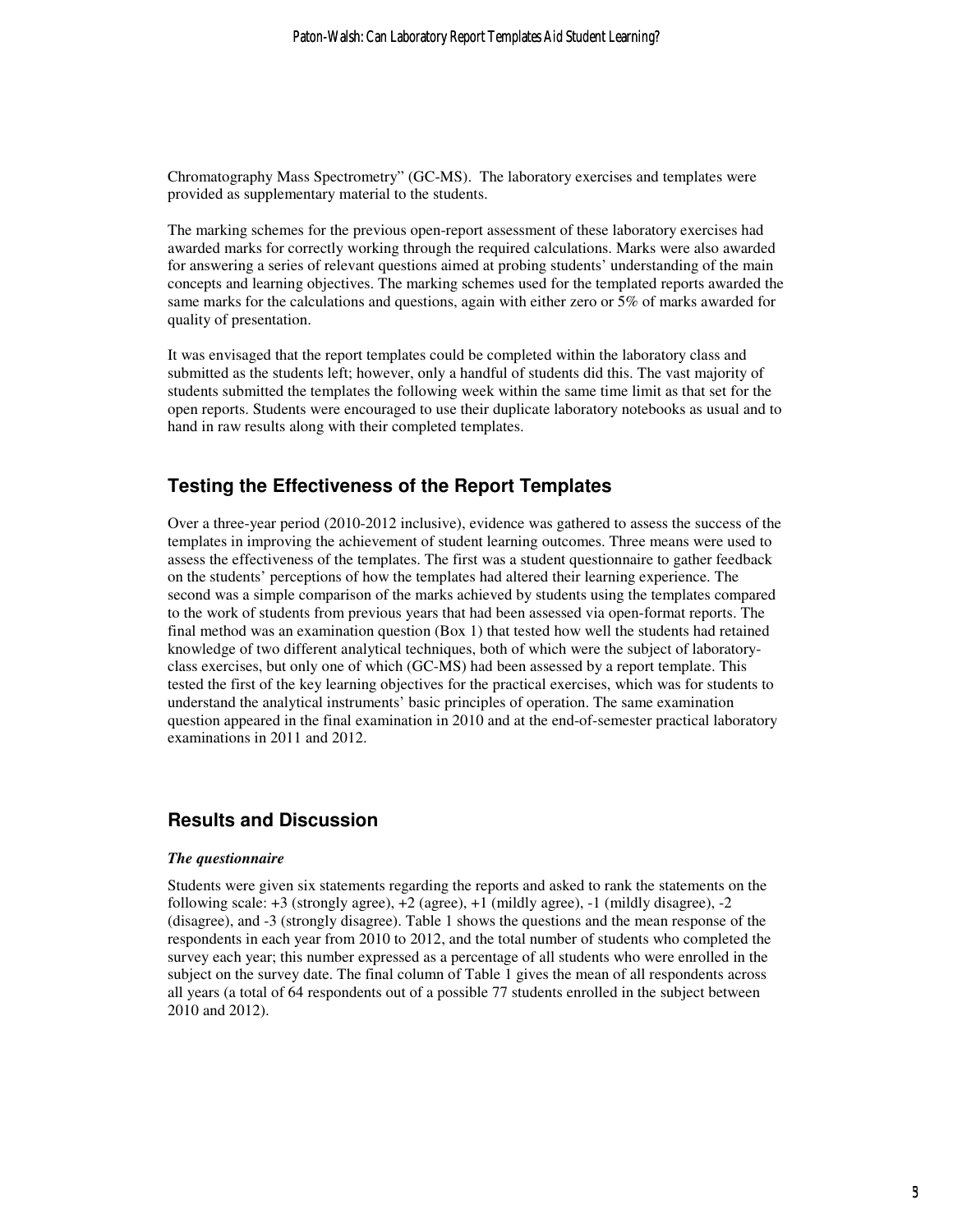Overall the survey showed the templates to be reasonably popular with students, with average results for all questions falling between the "agree" and "mildly agree" categories. Most students found the templates easy to complete, and reported attempting some of the questions during the allocated laboratory time. In addition, students reported spending less time overall on the templated reports than on the open reports. Despite this, most students believed that the templates helped them to better understand and remember the key points from the laboratory exercises. The majority of students were reasonably happy with the idea of using report templates for all laboratory assessments.

#### **Box 1: Examination question testing knowledge of instrumentation studied in a third-year analytical-chemistry course and the marking scheme used to grade answers**

*Describe what happens to a sample once it is injected into each of the listed instruments. Also include a description of the physical properties that result in separation, the detection method(s) employed and how the instrument was used to yield qualitative and quantitative measurements of the analyses.* 

- *(i) Ion Chromatography (IC)*
- *(ii) Gas Chromatography Mass Spectrometry (GCMS)*

#### **Chromatography**

| I. In your practical classes you used different instruments that involve chromatographic |
|------------------------------------------------------------------------------------------|
| separation techniques, including:                                                        |

(a) Ion Chromatography (IC) – from the Analysis of Anions practical

- a. Injection valve ensures same amount injected (0.5)
- b. Guard column  $(0.5)$ c. Main column – separation by ion-exchange (positively charged groups on the stationary phase attract solute ions and slow their elution time depending upon their charge and size)
- (1) d. Suppressor – chemically reacts with the carrier eluent so only analyses conductivity remains (1) (1)
- e. Conductivity detector (0.5) f. Qualitative by comparison to retention times (0.5) g. Quantitative by calibration with known standards (0.5)
- h. Bonus mark for quality of description/extra information (0.5)

 (b) Gas Chromatography Mass Spectrometry (GCMS) – from the PAH in sediments practical

| a.                                                                                          | Split or split-less injection                           | (0.5) |
|---------------------------------------------------------------------------------------------|---------------------------------------------------------|-------|
| $\mathbf{b}$ .                                                                              | Column – separation by boiling points                   | (0.5) |
|                                                                                             | c. Ionisation (electron-spray)                          | (0.5) |
| $d_{\cdot}$                                                                                 | Separation by mass-to-charge ratio                      | (0.5) |
| $e_{i}$                                                                                     | Detection by current                                    | (0.5) |
| Qualitative – by retention times $\&$ reference library of fracture patterns<br>$f_{\cdot}$ |                                                         |       |
|                                                                                             |                                                         | (1)   |
| g <sub>1</sub>                                                                              | Quantitative by use of internal standard                | (1)   |
| h.                                                                                          | Bonus mark for quality of description/extra information | (0.5) |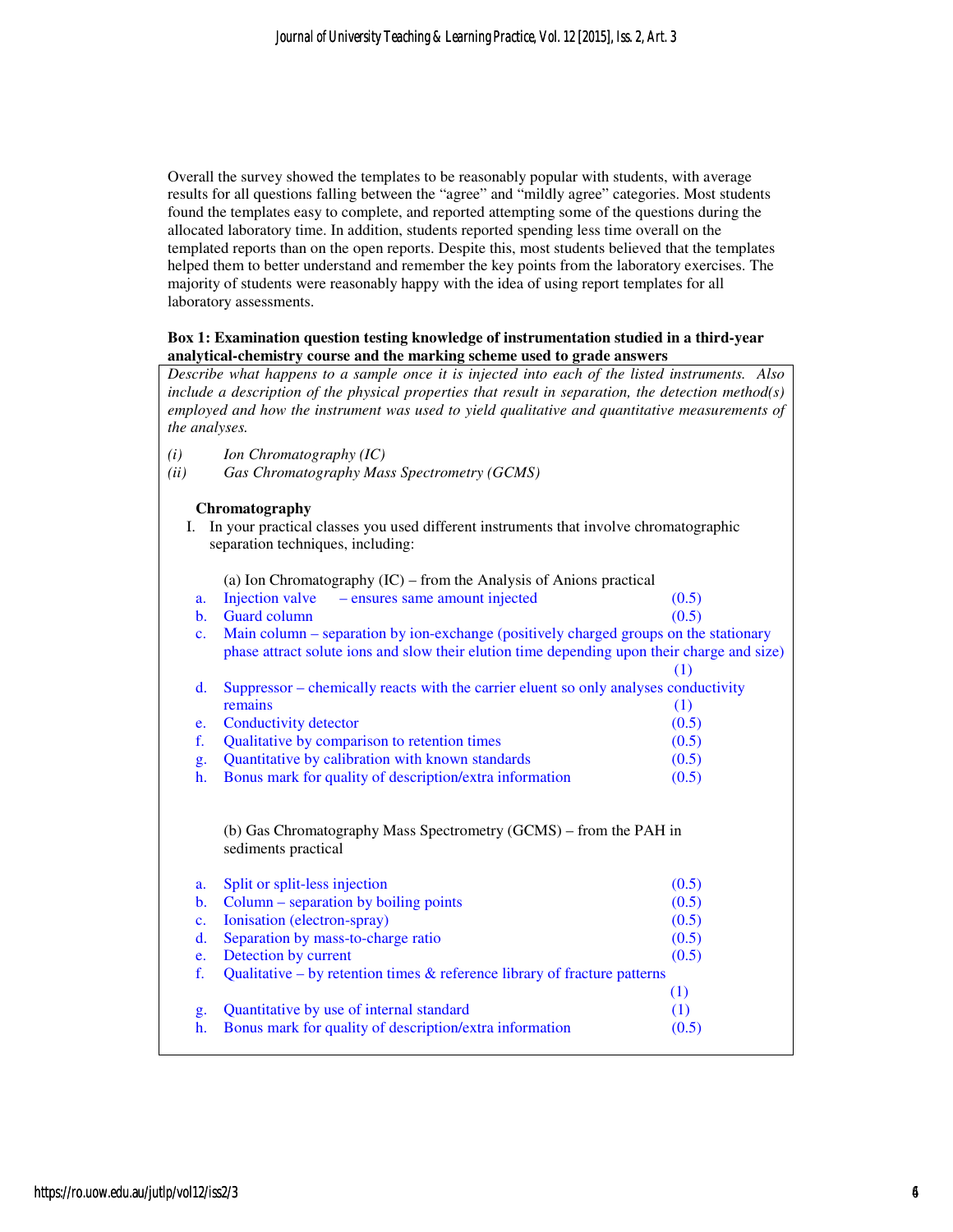#### *The marks for laboratory reports*

Table 2 shows the mean and standard deviations of marks awarded for the completed laboratory reports for the GCMS and FTIR laboratory exercises in 2009 (when these exercises were assessed by open report) compared to 2010-2012 (when these exercises were assessed by report template). The final row of Table 2 gives the mean results for all three years that used the report templates, whilst the last column of Table 2 provides the mean and standard deviation of the final overall subject marks that students obtained in each year of the study. The final mark is composed of 20% for the practical reports; 20% for the practical exam; 10% for a scientific poster presentation; and 50% for the final exam. The final subject marks represent our best indicator of the overall ability of the cohort, and from this statistic the 2009 cohort appears marginally stronger than the 2010- 2012 cohorts.

Overall the results show a slight increase in the marks awarded to the students who used the report templates compared to those who completed the open reports. The difference is not large but was achieved despite the slightly poorer overall course results obtained by the 2010-2012 cohort compared to the 2009 cohort.

The slight increase in marks for the GCMS exercise indicates an improvement in the number of students working through the extraction-efficiency calculation correctly, probably because the layout of the template led them through the necessary steps. There was no single aspect of the FTIR practical that was better answered by students using the report templates than those using the open report, and the difference in total marks achieved was small.

Due to the large standard deviation in the marks awarded each year for the laboratory exercises and in the final course marks, it is difficult to draw immediate conclusions about the statistical significance of these results. For this reason, an F-test was performed on the data to help identify any differences that were statistically significant.

A two-sided F-test was performed whereby the ratio of the variance of each sample was used to test the hypothesis that both samples were from the same population (i.e., that there was no statistical difference).

The F-statistic is: 
$$
F = \frac{S_X^2}{S_Y^2}
$$

where  $S_x^2$  is the variance of sample *x* and  $S_y^2$  is the variance of sample *y*. The larger variance is used as the numerator and the smaller variance as the denominator, such that the F-statistic is always greater than one. For this reason the distribution is two-sided and the F-statistic limit at 0.025 is equivalent to the 5% significance level. The F-statistic limit depends on the number of values in each sample, and may be looked up in a table of values (Chatfield 1983).

If the F-statistic is larger than the F-statistic limit, there is only a 5% chance that these samples are from the same population, so it can be concluded that the difference is likely to be significant. If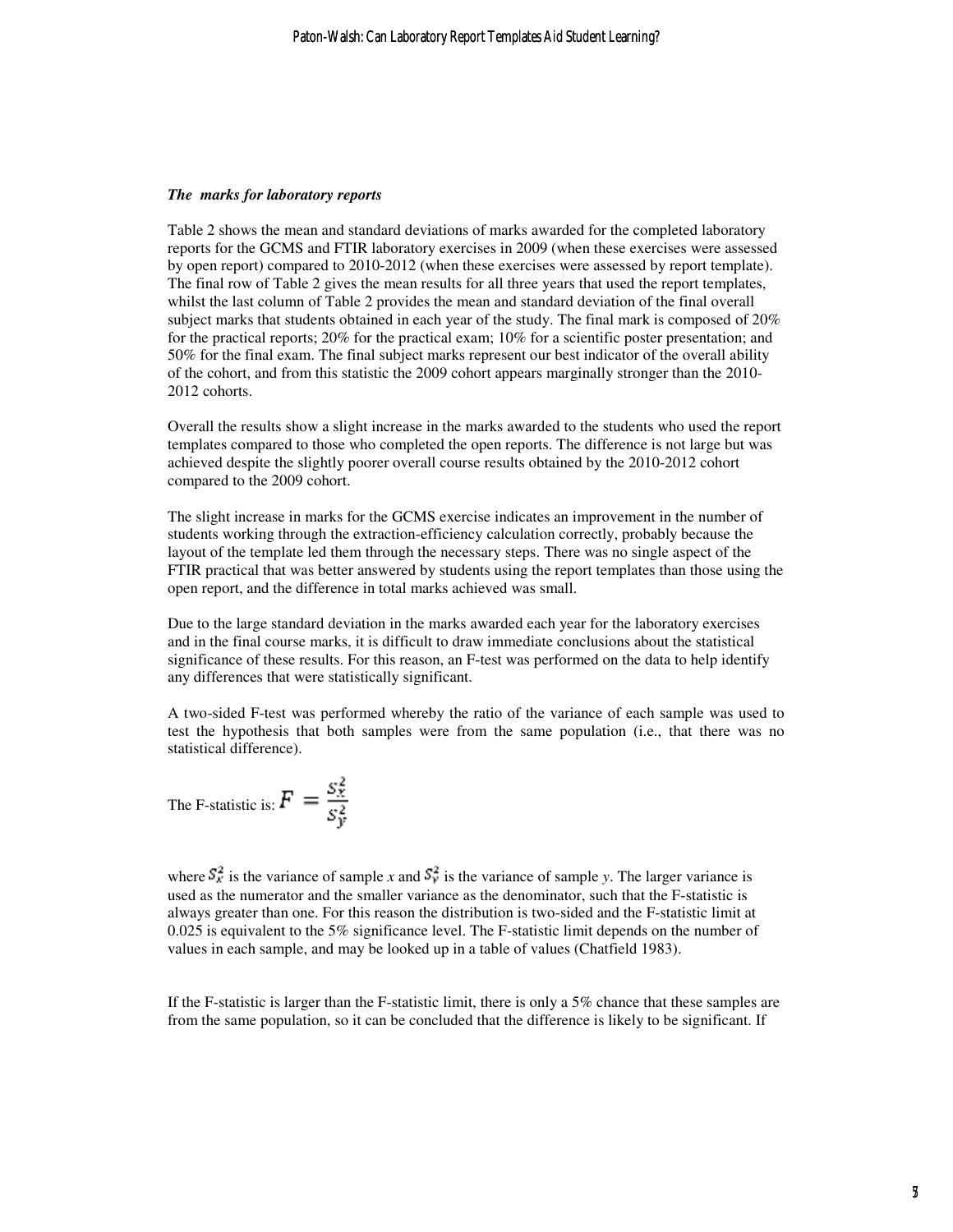on the other hand the F-statistic is below this value, the differences are deemed not to be significant.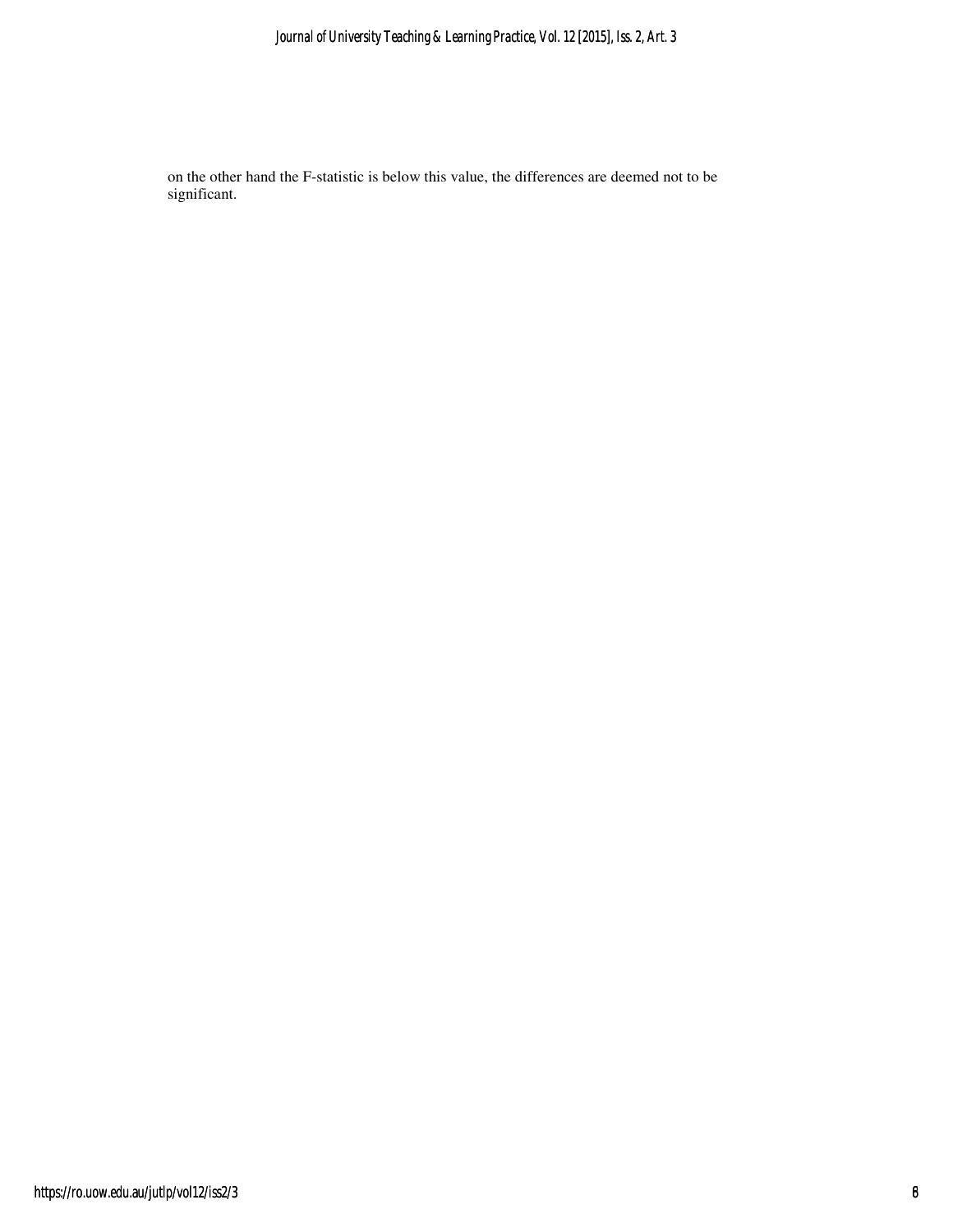**Table 1: Results of the questionnaire regarding students' perceptions of the laboratory-report templates ranked on the following scale: +3 (strongly agree), +2 (agree), +1 (mildly agree), -1 (mildly disagree), -2 (disagree), and -3 (strongly disagree).** 

| Year                                                                                   | 2010             | 2011        | 2012           | Mean           |
|----------------------------------------------------------------------------------------|------------------|-------------|----------------|----------------|
| Number of Respondents (% of students enrolled on survey date)                          | $16(70\%)$       | 19 $(95\%)$ | 29<br>$(83\%)$ | 64<br>$(83\%)$ |
| The laboratory templates were easy to complete                                         | 1.9              | 1.9         | 1.5            | 1.7            |
| When I used the templates I completed some of the questions during the laboratory time | 1.3              | 1.8         | 1.8            | 1.7            |
| Using the templates helped me to understand the main points better                     | 1.8              | 1.8         | 1.7            | 1.8            |
| I spent less time in total completing the templated reports than on the other reports  | $2.2\phantom{0}$ | 1.9         | 1.7            | 1.9            |
| It is easier to remember key points from the laboratory reports that were templated    | 1.8              | 1.1         | 1.1            | 1.3            |
| I would prefer to use templates to report on all my laboratory work                    | 1.8              | 1.7         | $1.0\,$        | 1.4            |

**Table 2: Mean and standard deviations of marks awarded for the completed laboratory reports for the GCMS and FTIR laboratory exercises in 2009 (open report) compared to 2010-2012 (report template).** 

|                                                                                                                                                                                         | <b>GCMS</b>                          | <b>FTIR</b>                               | <b>Final Course Mark</b>                  |
|-----------------------------------------------------------------------------------------------------------------------------------------------------------------------------------------|--------------------------------------|-------------------------------------------|-------------------------------------------|
| $2009$ marks (open report $-29$ students)                                                                                                                                               | $(70 \pm 19)\%$                      | $(75 \pm 17)\%$                           | $(73 \pm 12)\%$                           |
| $2010$ marks (using report template $-28$ students)<br>Significant? Yes/No<br>difference to 2009:<br>F-test $(5\%$ significance level for F-statistic = 2.16)                           | $(74 \pm 19)\%$<br>No.<br>1.04       | $(75 \pm 13)\%$<br>N <sub>0</sub><br>1.79 | $(67 \pm 11)\%$<br>N <sub>0</sub><br>1.12 |
| $2011$ marks (using report template $-20$ students)<br>Significant? Yes/No<br>difference to 2009:<br>F-test $(5\%$ significance level for F-statistic = 2.39)                           | $(86 \pm 8)\%$<br><b>Yes</b><br>5.16 | $(84 \pm 12)\%$<br>No.<br>2.19            | $(69 \pm 16)\%$<br>No.<br>1.73            |
| $2012$ marks (using report template $-30$ students)<br>difference to 2009:<br>Significant? Yes/No<br><b>F-test</b> (5% significance level for F-statistic = 2.11)                       | $(79 \pm 17)\%$<br>No.<br>1.73       | $(80 \pm 10)\%$<br><b>Yes</b><br>2.42     | $(66 \pm 16)\%$<br>N <sub>0</sub><br>1.76 |
| Average marks awarded for templated reports 2010-2012 (78 students)<br>2010-2012 difference to 2009:<br>Significant? Yes/No<br>F-test $(5\%$ significance level for F-statistic = 1.78) | $(79 \pm 16)\%$<br>No.<br>1.31       | $(80 \pm 12)\%$<br><b>Yes</b><br>1.95     | $(67 \pm 14)\%$<br>No.<br>1.43            |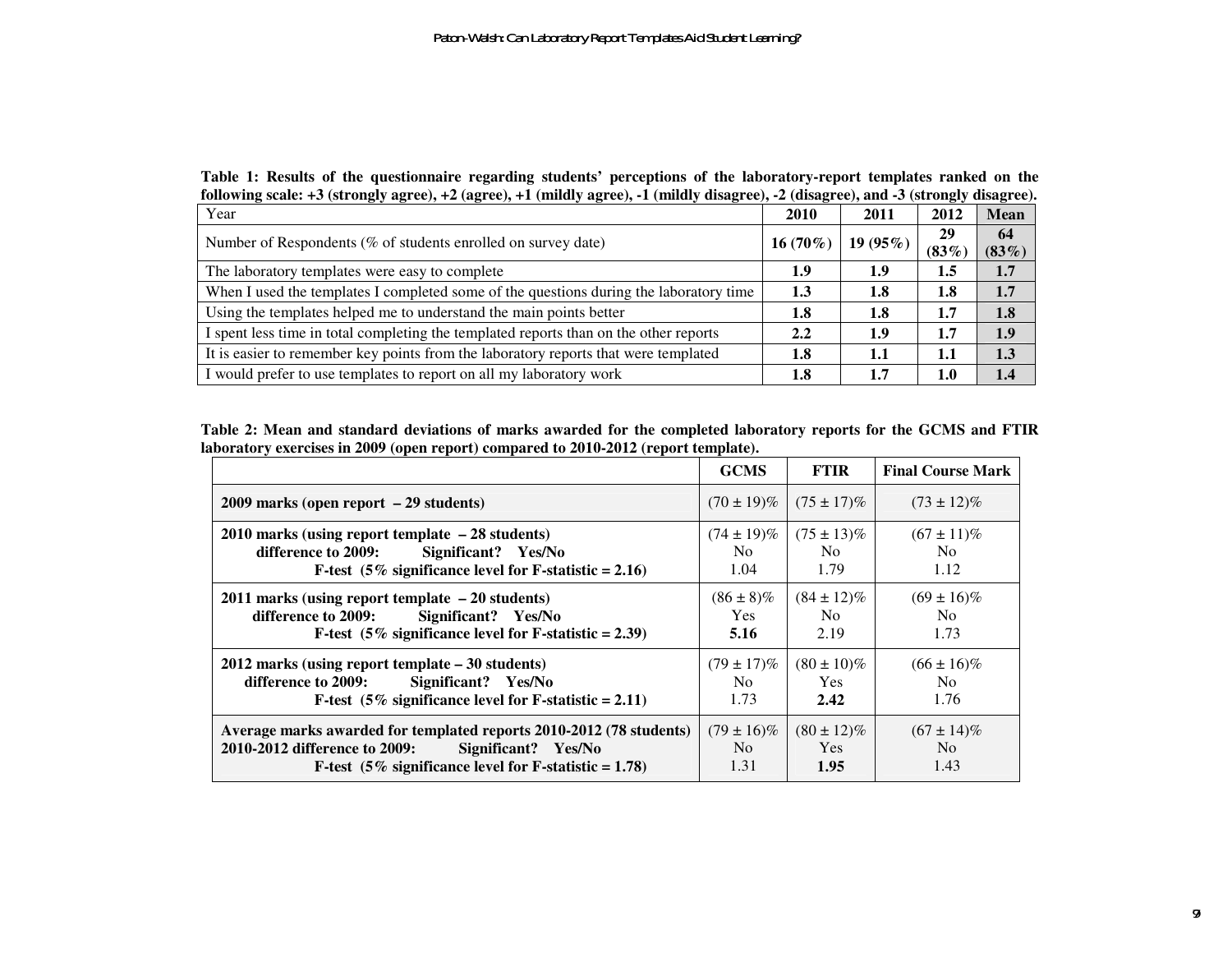The results of the two-sided F-tests are also given in Table 2 for each year in 2010-2012 compared to the control year 2009, along with the 5% significance limit for the F-statistic for the numbers in each sample. For individual years when the templates were used, only the GCMS results from 2011 and the FTIR results from 2012 were significantly better than the 2009 control (no templates). When the 2010-2012 results were combined, the differences in the GCMS results and the final course marks were deemed insignificant, whilst the slight improvement in FTIR results was deemed significant.

Thus the apparently larger improvement in marks in the GCMS reports was actually not statistically significant, and the only measurable effect of the templates was a small improvement in the FTIR report marks. Nevertheless, the main learning objectives (to understand the basic principles of operation of the analytical instruments), were met at least as well with the report templates as with the open reports, and with less time apparently required from the students. Marking was also simplified, so that academics also saved time with the use of templates.

#### *The final-exam question*

A more robust test of whether the learning objectives were achieved equally well using and open reports is how well the information and understanding were retained by students. This was tested by comparing marks awarded for parts (a) and (b) of the exam question shown in Box 1. The students' knowledge and understanding of *ion chromatography* (assessed by open report) was compared to that of *gas chromatography-mass spectrometry* (assessed by report template). The results for 2010-2012 are given in Table 3.

**Table 3: Mean and standard deviations of marks awarded for the final-exam question comparing students' retention of information learnt during the laboratory exercises on ion chromatography (open report) and GC-MS (report template)**

|                                 | Final Exam 2010 | Practical Exam 2011 | Practical Exam 2012 |
|---------------------------------|-----------------|---------------------|---------------------|
| IC Question (open report)       | $(57 \pm 20)\%$ | $(49 \pm 21)\%$     | $(49 \pm 23)\%$     |
| <b>GCMS</b> Question (template) | $(60 \pm 30)\%$ | $(52 \pm 23)\%$     | $(49 \pm 25)\%$     |

Both parts of the question were answered quite poorly overall, with the average mark for both being around the pass rate of 50%. Whilst it is common for descriptive questions to score more poorly than calculation questions in this subject, these results are disappointing. The only obvious difference in the results shown in Table 3 is that the questions were answered better in 2010, when they appeared in the final exam, than in 2011 and 2012, when they appeared in the end-ofsemester practical exam. This probably has more to do with students' revision habits than any impact of the assessment style during the course.

Throughout the three years, there was no statistical difference between the quality of answer provided by the students for the *ion chromatography* section (assessed by open report) and that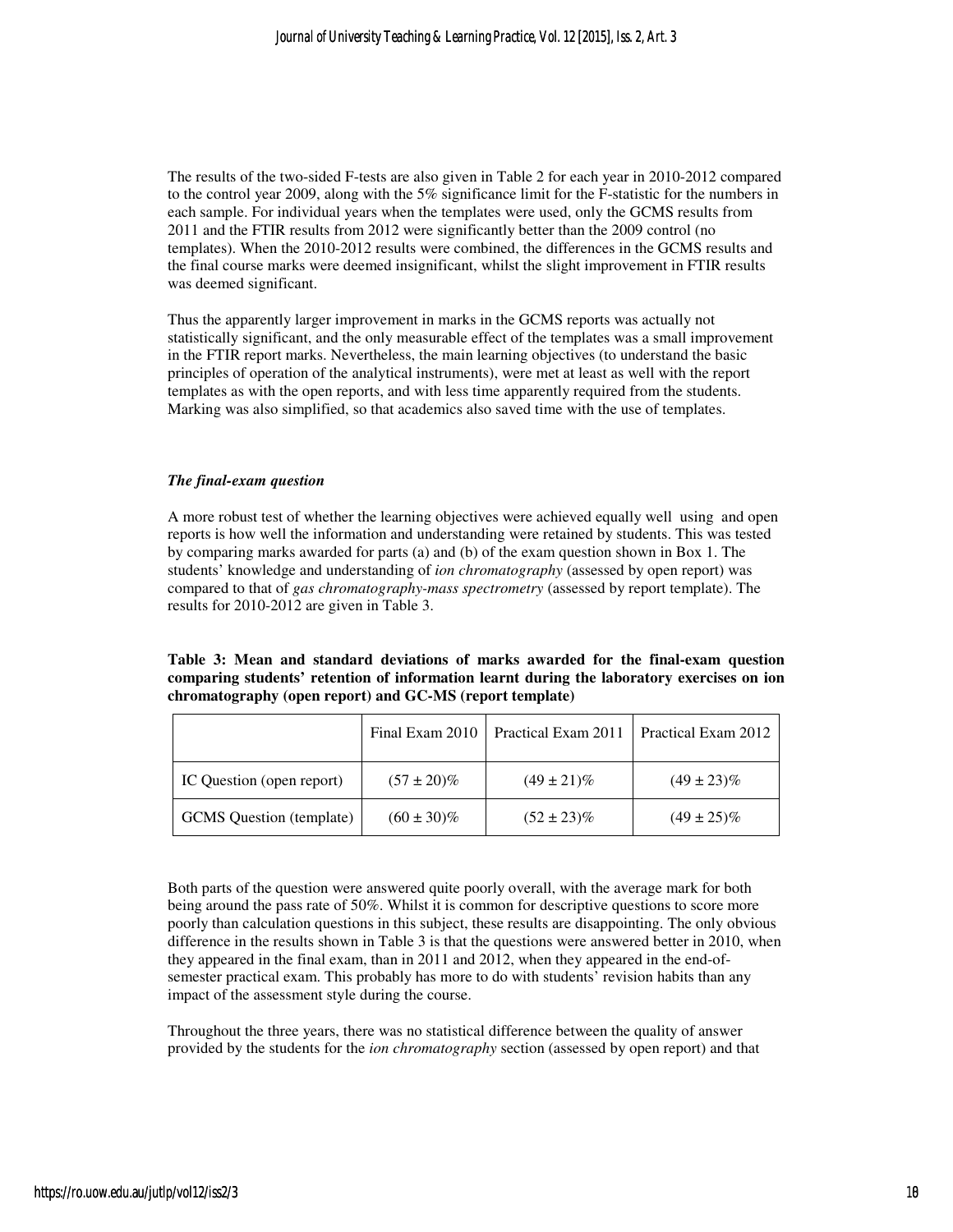provided for the *gas chromatography-mass spectrometry* section (assessed by report template). This was demonstrated by applying a paired t-test (Chatfield 1983) of the examination results. This is a statistical test of the hypothesis that there is no difference between two sets of data. If this hypothesis is true, then the set of differences of students' marks for the questions will be a sample, size *n*, from a normally distributed population with mean zero. Thus, for each student, the marks awarded for their answer to the *ion chromatography* (IC) question were subtracted from the marks awarded for their answer to the *gas chromatography-mass spectrometry* (GCMS) question, to give a set of difference values.

The t-test statistic is 
$$
t = \frac{d}{S_d / \sqrt{N}}
$$

where *d* is the mean of the set of differences,  $S_d$  is the standard deviation of the set of differences and  $N$  is the total number of differences (i.e., the number of students sitting the final examinations). At the 95% confidence level,  $t = 1.96$  (for infinite *n*). If *t* is less than this it can be concluded that the hypothesis that there is no systematic difference between the two sets of marks is most probably correct. For all three years combined, the mean difference and its standard deviation was  $0.08 \pm 1.3$  for a total of 72 students, yielding a t-statistic of 0.5. Thus it can be concluded that the templates neither increased nor decreased the students' quality of answers in the final examination. This implies that the use of templates had no statistically measurable impact on the students' ability to retain the information learned during the laboratory exercises.

### **Student Feedback**

The results of the survey showed that the majority of students believed that the templates helped them to remember the key points from the laboratory exercises. Despite this, the examination results showed that there was no measurable improvement in performance as a result of using the templates. This implies that any perceived benefit either was not real or did not contribute to deep learning and so the benefit was not retained.

An attempt was made to contact the students via their old university email addresses. The students were told that the templates had failed to improve the examination performance, and were asked: "**Given this information, what is your opinion now about the templates?"** In addition, they were asked to report their level of agreement (in hindsight) with two of the original survey questions:

- 1. Using the templates helped me to understand the main points better
- 2. It is easier to remember key points from the laboratory reports that were templated

Only six replies were received (and only five answered the survey questions), but amongst these were several interesting reflections (Box 2). There remained a small positive attitude towards the templates in the few responding students (a mean of 0.75 for the first question and 1.0 for the second), but no conclusions should be drawn from this because the sample size is so small and there may be a bias in those who chose to reply.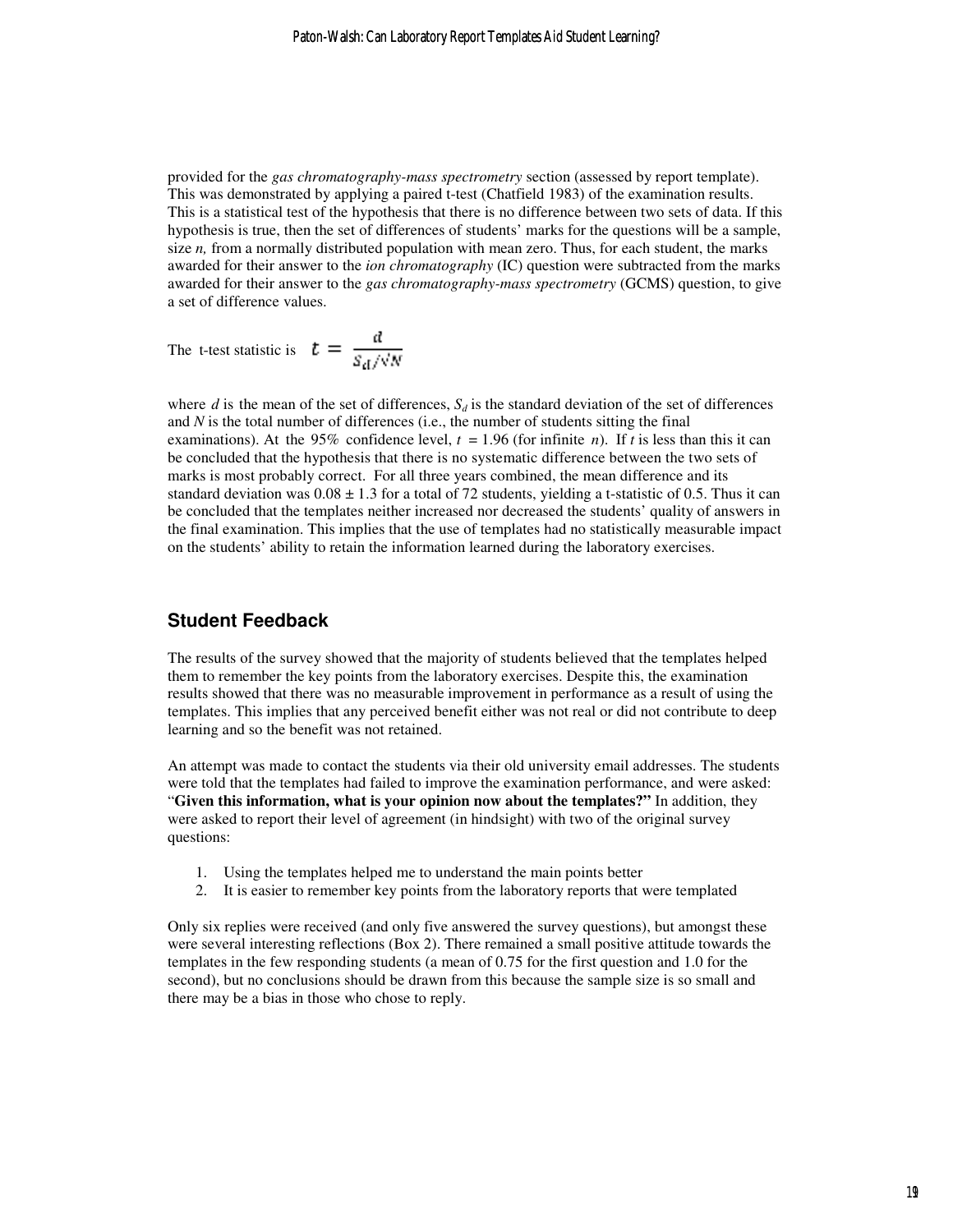**Box 2: A number of interesting reflections provided by students who used the templates (note that these comments were provided 18 months or longer after original use of templates)** 

| $\mathbf{1}$   | "Well I think that most students treat a lab report and template like a hurdle they need<br>to jump through rather than a learning experience. They will not think about the long<br>term learning outcomes. They'll deal with relearning before the exam. So while a<br>template at the time may help to the student to focus on the main points of the<br>exercise, all this effort is lost as soon as the report is handed in. Any advantages or<br>disadvantages due to the effect of the template is long lost when assessment is<br>done." |
|----------------|--------------------------------------------------------------------------------------------------------------------------------------------------------------------------------------------------------------------------------------------------------------------------------------------------------------------------------------------------------------------------------------------------------------------------------------------------------------------------------------------------------------------------------------------------|
| $\overline{2}$ | "using a template tells the student the items that are important and those that he<br>needs to know. Its shortcoming is that the student may be tempted to just fill it out<br>without giving it much thought (e.g. connecting different concepts together,<br>synthesizing the key points). I guess one way to address the gap is to conduct follow-<br>up discussions after the practical session This would also provide a venue for the<br>teachers to emphasize the key points even further."                                               |
| 3              | "The only issue which I had with actually using the templates, was the fact that for<br>some reason I didn't study them for the practical exam! So, all in all, it was my plain<br>stupidity and ignorance that let me down. Not the template! I did actually find the<br>template quite helpful at the time of the experiment."                                                                                                                                                                                                                 |
| 4              | "I did not find the templated lab questions to aid my understanding of the material. To<br>be quite honest, I remember feeling happy about submitting templated questions,<br>because I perceived them as involving less work than a full prac report. But for me,<br>tasks involving less work usually meant less understanding."                                                                                                                                                                                                               |
| 5              | "I think it was easier to revise before the exam, more than easier to remember."                                                                                                                                                                                                                                                                                                                                                                                                                                                                 |
| 6              | "Without looking at the student learning there are still benefits with regards to<br>marking and paperwork. It also benefits the student in knowing the length of answer<br>needed given the space allocated for each answer and the marks allocated to each<br>answer (from memory they were there also)."                                                                                                                                                                                                                                      |

There are some common themes in the students' reflections  $(Box 2)$  – especially that the templates were seen to impart a short-term benefit, as key points were identified and the reports could be completed with less work than required for the open reports. However, students also equated less work with less learning. Without further revision or reinforcing, deep learning was not achieved and there were no long-term benefits in the use of templates over open reports.

A very interesting point was raised by one student about the lack of pre-lab questions in the templates. The students were asked to read through the laboratory exercises in preparation for the class, but because no assessable pre-lab questions were set, it is likely that many did not bother. The importance of pre-lab material is well recognised in the literature (Pogacnik & Cigic 2006; Vianna et al. 1999), as well as by this astute student! It is recommended that in future, the templates be redesigned to include a pre-lab exercise that introduces the students to the main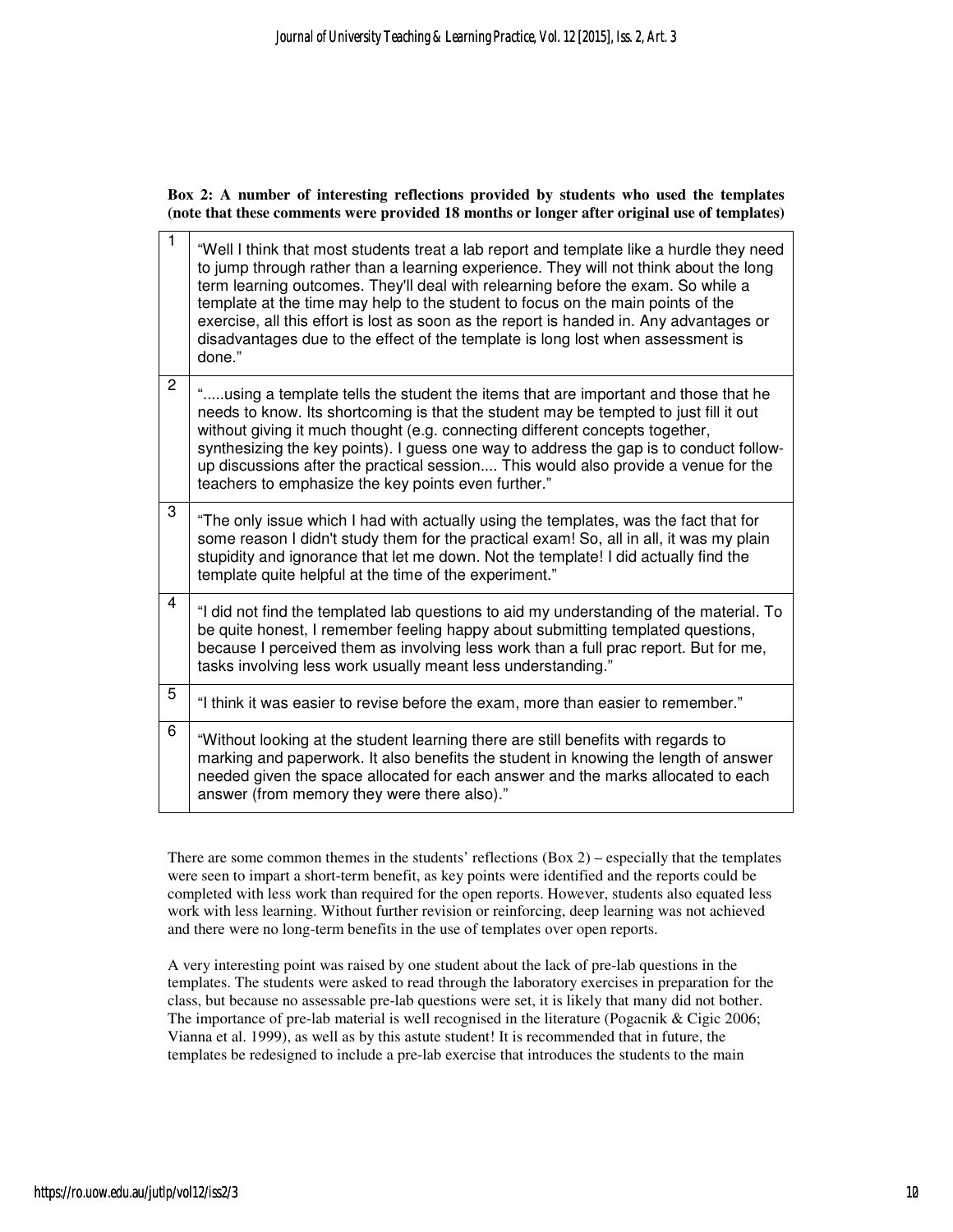components and operation of the instruments before they arrive in the undergraduate teaching laboratory.

Finally, one student raised the point about time saved in marking and paperwork. This is also important because if the same learning outcomes can be achieved in a shorter time frame, it may be possible to find time for a formal assessment of scientific writing.

## **Summary and Conclusions**

Students are primarily motivated to learn what is required to pass or do well in assessment tasks (Biggs 2003), so marks for laboratory exercises should be focused on the desired learning outcomes. Report templates aim to help achieve this goal and improve students' ability to connect practical laboratory-based exercises with the key concepts by allowing them to answer questions during laboratory classes. Clearly there is also a requirement for students to learn both the skills inherent in producing a detailed report of laboratory methods and results and how to correctly interpret their findings. However, these learning objectives are often poorly met by existing openreport assessments.

This study attempted to assess the success of report templates in aiding student learning in an undergraduate analytical-chemistry laboratory classes. Over three years, a questionnaire showed that the report templates were popular with the students, who reported spending less time completing them than they spent on open reports. The students believed at the time that the templates had helped them to better learn and remember key points. Whilst this did not translate into any actual improvement in exam results, the students performed just as well in answering a question about the laboratory exercise that had been assessed by a report template as one that had been assessed by an open report, despite the reduced time spent.

Report templates also provided a time-saving benefit to teaching staff because it was easier to apply a consistent marking scheme, thereby reducing the marking time required. Thus it may be concluded that time for a supplementary assessment focused specifically on writing skills could be found if the majority of student laboratory exercises were assessed via report templates. Since the use of templates did not adversely affect students' results, this could be achieved without compromising other key learning outcomes specific to the subject.

### **Acknowledgements**

My sincere thanks go to Sue Butler and Catherine Lancaster for permission to provide the GCMS laboratory exercise as supplementary material, and for their seemingly tireless ability to impart their great experience and enthusiasm for analytical chemistry to students and academics alike. Without their plentiful humour and help there would have been no spare capacity for enquiry into alternative teaching techniques, and this study would never have got started in the first place. Similar thanks go to David Griffith (the original author of the FTIR laboratory exercise) and to any unidentified, previous UOW staff who may have contributed to the development of these laboratory exercises in the past. Grateful thanks are also due to Glennys O'Brien for her mentoring in things pedagogical and to Glennys as well as Jenny Fisher for helpful editorial advice in preparing this manuscript. I would also like to thank the reviewers for their helpful comments and suggestions.